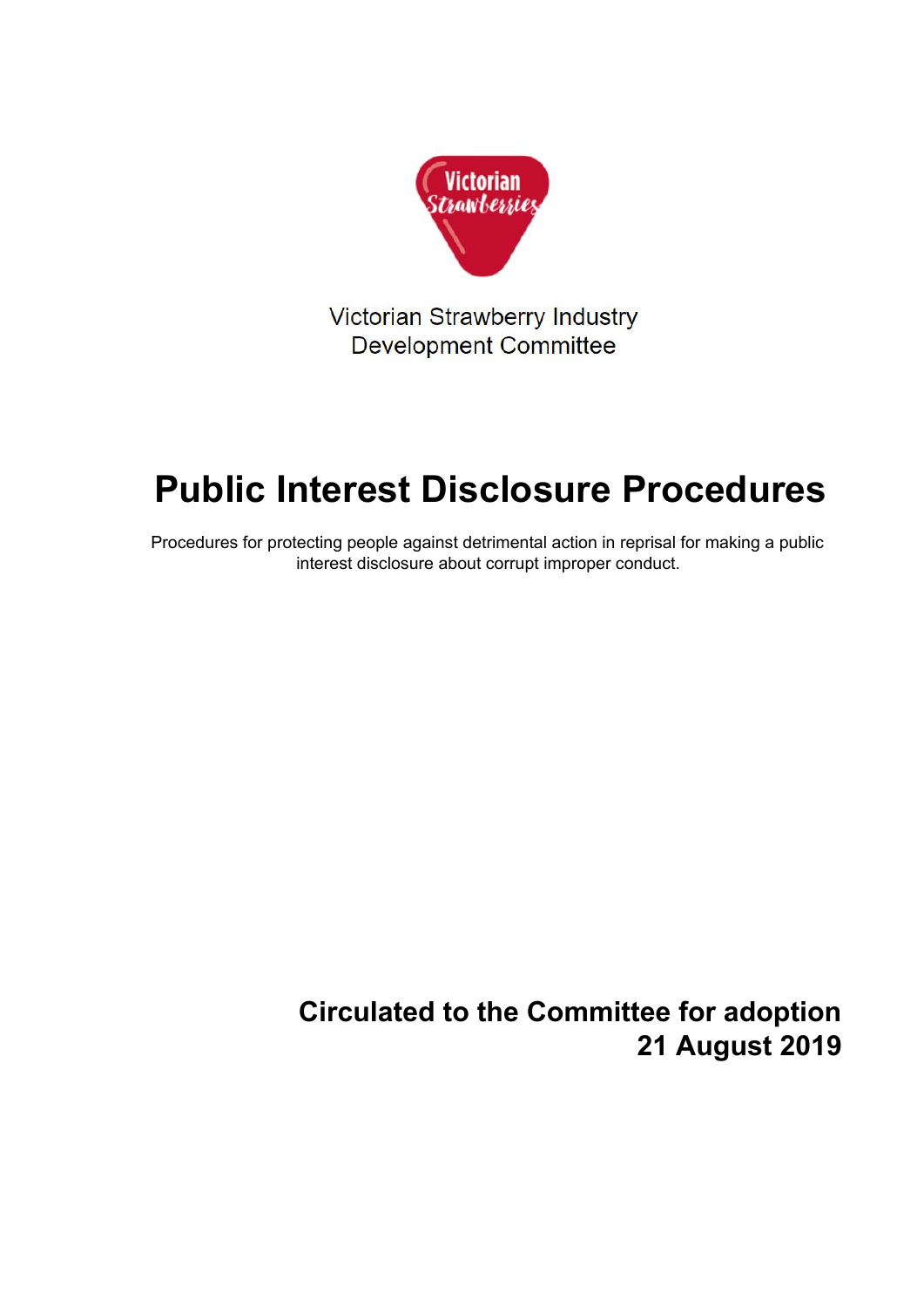

<span id="page-1-0"></span>

| <b>Contents</b>                                                               | $\mathbf{2}$   |
|-------------------------------------------------------------------------------|----------------|
| 1. Statement of support to disclosers                                         | 3              |
| 2. Object of the PID Act                                                      | 3              |
| 3. Making disclosures                                                         | 3              |
| 4. Definitions of key terms                                                   | 4              |
| 4.1 Improper conduct                                                          | 4              |
| 4.2 Corrupt conduct                                                           | 4              |
| 4.3 Detrimental action                                                        | 4              |
| 5. Roles and responsibilities                                                 | 5              |
| 5.1 Employees                                                                 | 5              |
| 5.2 Protected Disclosure Coordinator                                          | 5              |
| 5.3 Welfare Manager                                                           | 6              |
| 6. Confidentiality                                                            | 6              |
| 7. Register and reporting                                                     | $\overline{7}$ |
| 8. Managing welfare                                                           | $\overline{7}$ |
| 8.1 Commitment to protecting the welfare of disclosers and cooperators        | $\overline{7}$ |
| 8.2 Commitment to welfare of a person who has had a protected disclosure made |                |
| against them                                                                  | 9              |
| 8.3 If detrimental action occurs                                              | 10             |
| 9. Further information                                                        | 10             |
| 10. Review                                                                    | 10             |
| 11. Terms used in this policy and procedures                                  | 10             |
| 12. Where to access the VSIDC's Protected Disclosure Procedures               |                |

These procedures are made under section 58 of the Public Interest Disclosures Act 2012 (the Act). They are intended for and available to Victorian Strawberry Industry Development Committee (VSIDC) employees, officers and members and the public. They set out the VSIDC's commitment to the intent of the Act, and how we will protect people from detrimental action in reprisal for making disclosures about corrupt or improper conduct. The procedures should be read in conjunction with the Act and guidelines prepared by the Independent Broad-based Anti-corruption Commission (IBAC).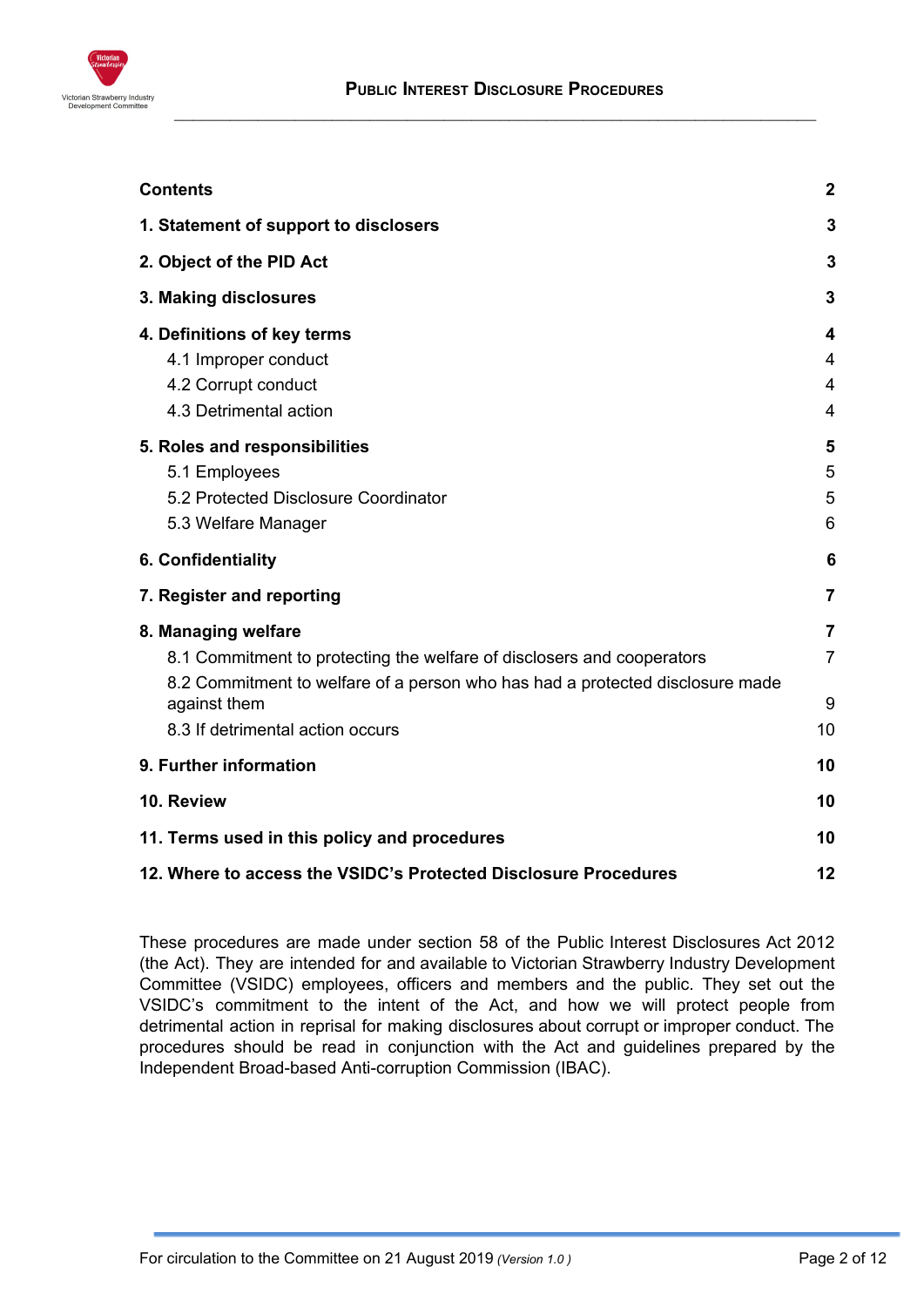

#### <span id="page-2-0"></span>**1. STATEMENT OF SUPPORT TO DISCLOSERS**

The VSIDC is committed to the aims and objectives of the Act. We do not tolerate improper conduct by our employees, officers or members, nor the taking of reprisals against those who come forward to disclose such conduct.

The VSIDC recognises the value of transparency and accountability in its administrative and management practices, and supports the making of disclosures that reveal corrupt conduct, conduct involving a substantial mismanagement of public resources, or conduct involving a substantial risk to public health and safety or the environment.

The VSIDC will take all reasonable steps to protect people who make such disclosures from any detrimental action in reprisal for making the disclosure. It will also afford natural justice to the person who is the subject of the disclosure.

#### <span id="page-2-1"></span>**2. OBJECT OF THE PID ACT**

The object of the Act is to encourage and facilitate the making of disclosures of:

- 1. improper conduct by public officers and public bodies and other persons, and
- 2. detrimental action taken in reprisal for a person making a disclosure under the Act.

The Act provides for protection to be afforded to people who have made disclosures and certain others involved from detrimental action in reprisal for those disclosures.

The Act provides for confidentiality of the content of disclosures and the identity of people who make protected disclosures.

The Act imposes penalties for revealing, except in prescribed circumstances, the identity of disclosers and people who disclosures are about, and for revealing that a disclosure has been made.

#### <span id="page-2-2"></span>**3. MAKING DISCLOSURES**

The VSIDC is not a public body prescribed under the Act to receive a protected disclosure, so disclosures about the VSIDC, its employees, officers or members must be made directly to the Independent Broad-based Anti-corruption Commission (IBAC):

Address: IBAC, GPO Box 24234, Melbourne Victoria 3001 Website: [www.ibac.vic.gov.au](http://www.ibac.vic.gov.au/) Phone : 1300 735 135

Although the VSIDC is not able to receive disclosures we have made these procedures, as required under section 58 of the Act, setting out how we will protect people against detrimental action that might be taken against them in reprisal for making a protected disclosure or cooperating in an investigation into a protected disclosure complaint.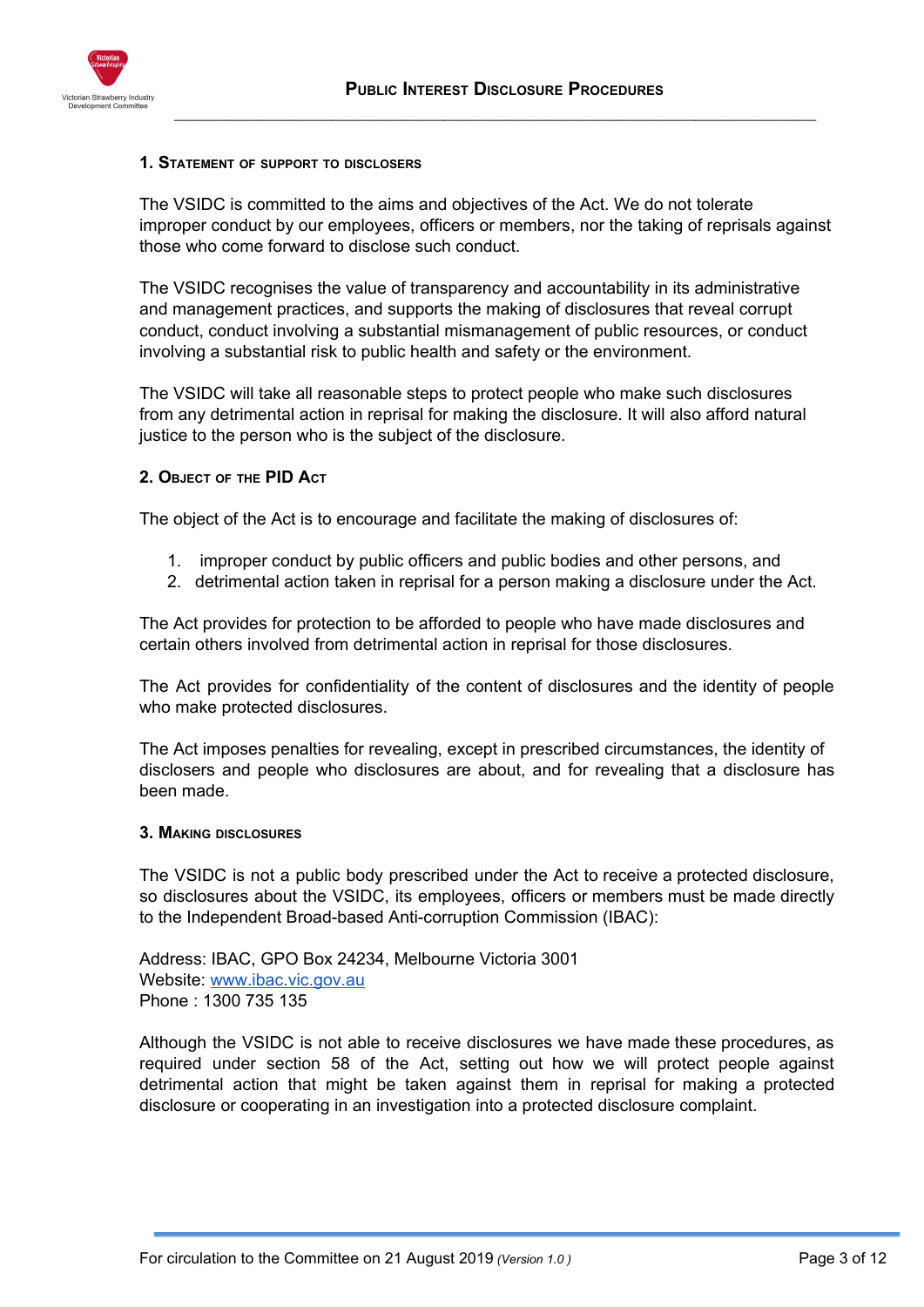

#### <span id="page-3-0"></span>**4. DEFINITIONS OF KEY TERMS**

Three key concepts related to protected disclosures are improper conduct, corrupt conduct and detrimental action. Definitions of these terms are set out below. Other key terms are defined in section 11 below.

# <span id="page-3-1"></span>**4.1 Improper conduct**

A disclosure may be made about improper conduct by a public organisation or public official. Improper conduct means conduct that is corrupt, including a substantial mismanagement of public resources, or conduct involving substantial risk to public health or safety or to the environment. The conduct must be serious enough to constitute, if proved, a criminal offence or reasonable grounds for dismissal.

Examples:

- To avoid closure of a town's only industry, an environmental health officer ignores or conceals evidence of illegal dumping of waste.
- An agricultural officer delays or declines imposing quarantine to allow a financially distressed farmer to sell diseased stock.
- A building inspector tolerates poor practices and structural defects in the work of a leading local builder.

## <span id="page-3-2"></span>**4.2 Corrupt conduct**

Corrupt conduct means:

- Conduct of any person (whether or not a public official) that adversely affects the honest performance of a public officer's or public organisation's functions,
- The performance of a public officer's or public organisation functions dishonestly or with inappropriate partiality,
- Conduct of a public officer or a public organisation that amounts to a breach of public trust,
- Conduct by a public officer or a public organisation that amounts to the misuse of information or material acquired in the course of the performance of their official functions, or
- A conspiracy or attempt by a public officer or public organisation to engage in the
- above corrupt activity; or
- Conduct intended to adversely affect the functions or powers of a public officer or the public organisation and result in the person or their associates or relatives obtaining a licence, approval or entitlement under any legislation, or an appointment to a statutory office or the board or a financial benefit or any other direct or indirect monetary gain that would not have otherwise be obtained or that would constitute a conspiracy.

Examples

- A public officer takes a bribe or receives a payment other than his or her wages or salary in exchange for the discharge of a public duty.
- A public officer favours unmeritorious applications for jobs or permits by friends and relatives.
- A public officer sells confidential information.

# <span id="page-3-3"></span>**4.3 Detrimental action**

The Act makes it an offence for a person to take detrimental action against a person in reprisal for a protected disclosure. Detrimental action includes: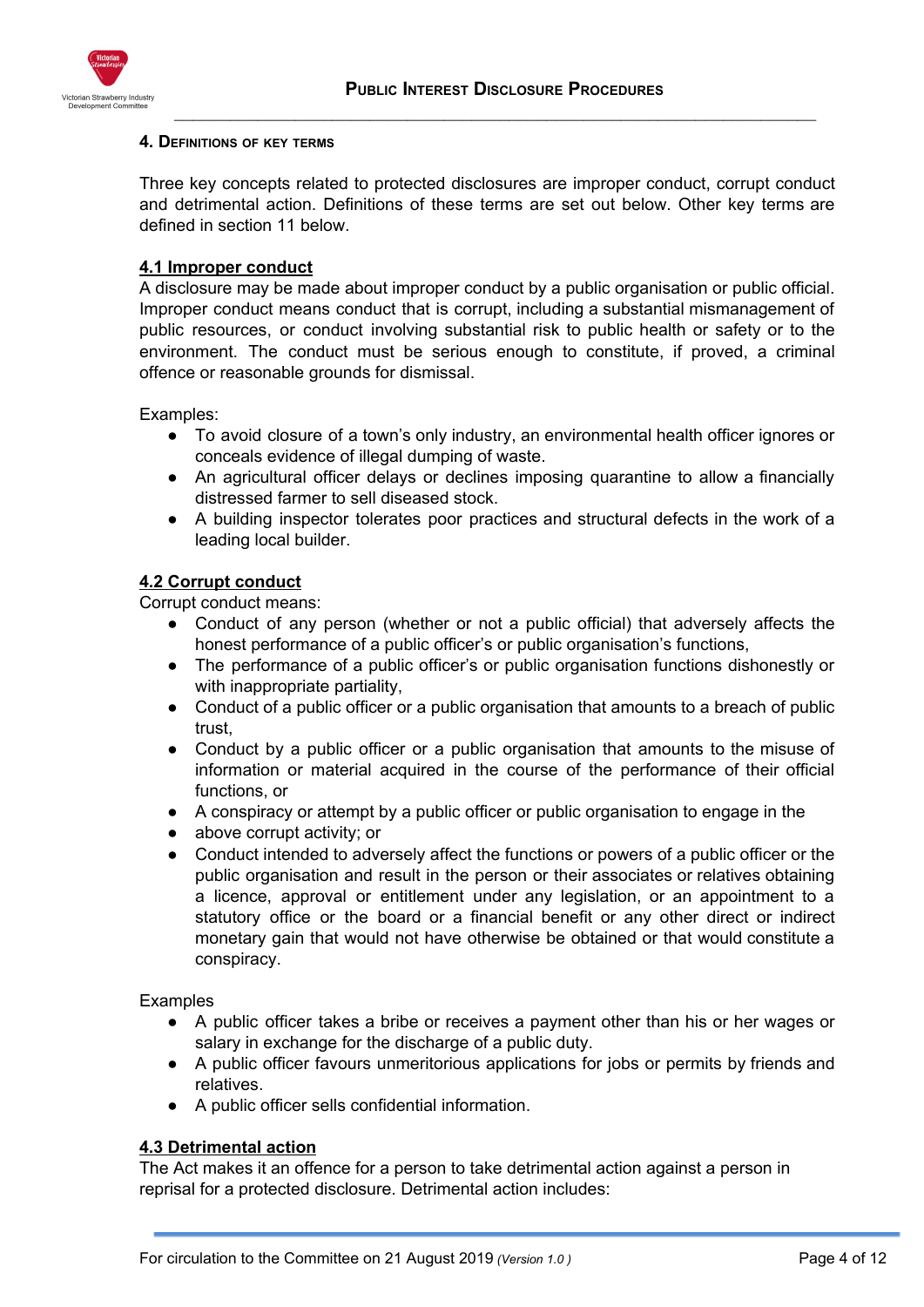

- Action causing injury, loss or damage,
- Intimidation or harassment, and
- Discrimination, disadvantage or adverse treatment in relation to a person's employment, career, profession, trade or business, including the taking of disciplinary action.

## Examples

- A public organisation refuses a deserved promotion of a person who makes a disclosure.
- A public organisation demotes, transfers, isolates in the workplace or changes the duties of a discloser due to the making of a disclosure.
- A person threatens, abuses or carries out other forms of harassment directly or indirectly against the discloser, his or her family or friends.
- A public organisation discriminates against the discloser or his or her family and associates in subsequent applications for jobs, permits or tenders.
- <span id="page-4-0"></span>**5. ROLES AND RESPONSIBILITIES**

# <span id="page-4-1"></span>**5.1 Employees**

Employees are encouraged to report known or suspected incidences of improper conduct or detrimental action in accordance with this policy and set of procedures.

Employees of the VSIDC have an important role to play in supporting the making of legitimate disclosures. This support is demonstrated in refraining from any activity that is, or could be perceived to be, victimisation or harassment of a person who makes a disclosure. Furthermore, they should protect and maintain the confidentiality of a person they know or suspect to have made a disclosure.

## <span id="page-4-2"></span>**5.2 Protected Disclosure Coordinator**

The VSIDC's Protected Disclosure Coordinator (Coordinator) is responsible for how the VSIDC manages obligations under the Act.

Our Coordinator is:

Tom Cosentino Executive Officer VSIDC

ADDRESS: P.O. BOX 145 WANDIN NORTH VIC 3139 PHONE: 0450 040 634 EMAIL: tom@margoconsulting.com.au

The Coordinator is the main contact for enquiries about protected disclosures, whether they are from The VSIDC employees or members, or from people outside the organisation, but is unable to receive disclosures.

The Coordinator will:

- Ensure that all employees, officers and members of The VSIDC and the public have access to The VSIDC's Protected Disclosure policy and procedures,
- Ensure with the assistance of the People and Safety group and Customer and Community group that employees, officers and members of the VSIDC know to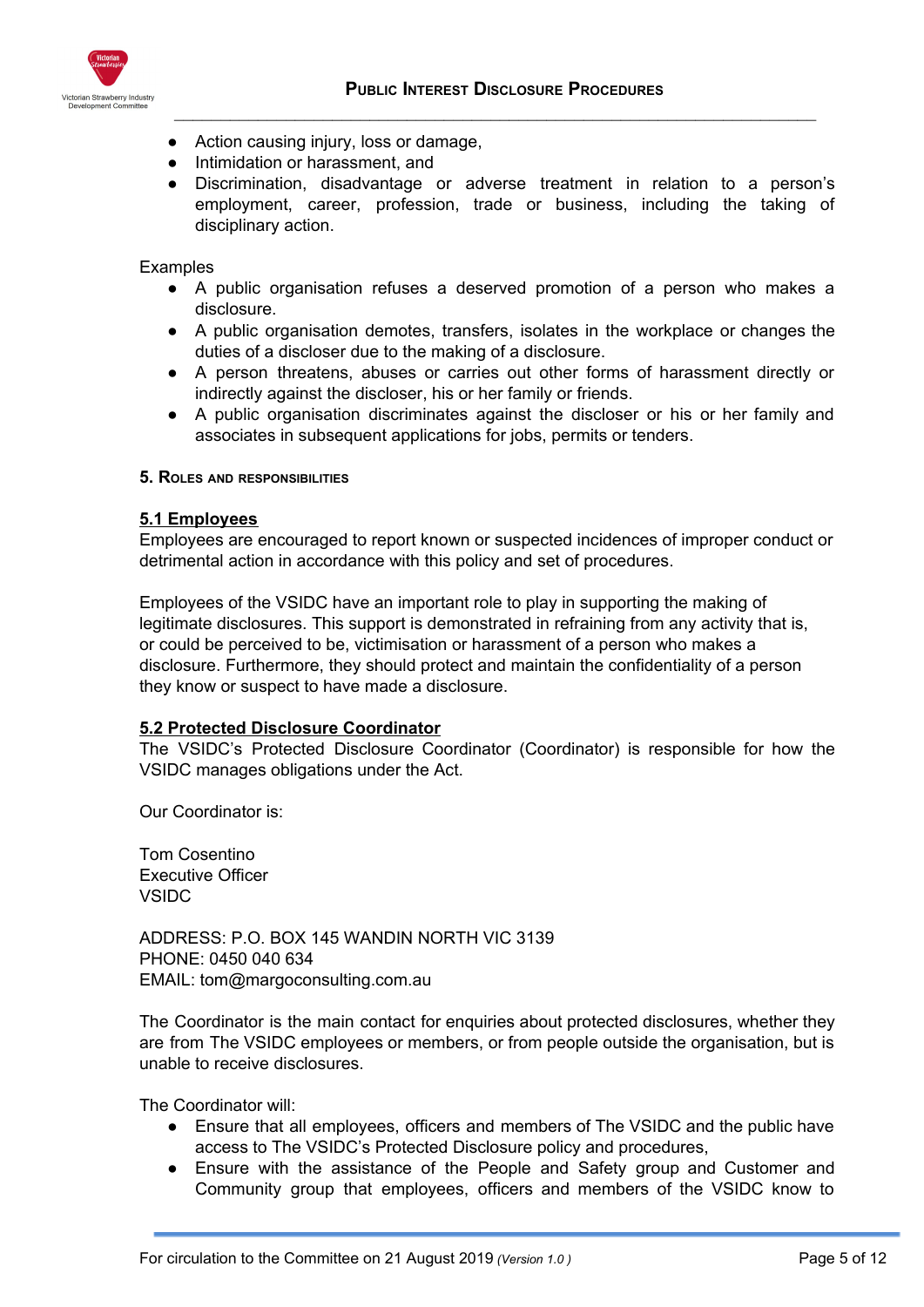

direct anyone attempting to make a disclosure to IBAC or if unsure to direct the enquiry to the Coordinator,

For anonymous disclosures:

a) Determine whether the disclosure has been made in accordance with the Protected Disclosure Regulations and under section 13 of the Act,

b) Impartially assess each disclosure to determine whether it is a public interest disclosure, and

- c) Refer all protected disclosures to IBAC for assessment,
- Where a disclosure is not considered to be a protected disclosure, advise the discloser that The VSIDC considers the disclosure is not a protected disclosure and the disclosure has not been notified to IBAC for assessment,
- Regardless of whether the disclosure is notified to IBAC ensure that the protections set out in Part 6 of the Act are afforded to the discloser.
- Where possible, advise the discloser of the progress of an investigation into the disclosed matter,
- Establish and manage a confidential filing system,
- Collate and publish statistics on disclosures made,
- Take all necessary steps to ensure the identity of the discloser and the identity of the person who is the subject of the disclosure are kept confidential, and
- Liaise with IBAC as required.

## <span id="page-5-0"></span>**5.3 Welfare Manager**

In appropriate circumstances, the Coordinator will appoint a welfare manager to protect a discloser or a cooperator. More information on the role and responsibilities of welfare manager is in part 8 below: Managing welfare.

## <span id="page-5-1"></span>**6. CONFIDENTIALITY**

The VSIDC will take all reasonable steps to protect the identity of the discloser. Maintaining confidentiality is crucial in ensuring reprisals are not made against a discloser.

The Act requires any person who receives information due to the handling or investigation of a protected disclosure not to disclose that information except in certain limited circumstances.

The circumstances in which a person may disclose information obtained about a protected disclosure include:

- In accordance with section 54 of the Act,
- In accordance with a direction or authorisation given by the organisation investigating the disclosure, and
- When publishing statistics in the annual report.

However, the Act prohibits the inclusion of particulars in any report or recommendation that is likely to lead to the identification of the discloser. The Act also prohibits the identification of

the person who is the subject of the disclosure in any particulars included in an annual report.

The VSIDC will ensure all files, whether paper or electronic, are kept securely and can only accessed by the Coordinator, a welfare manager (in relation to welfare matters) if appointed, and investigators.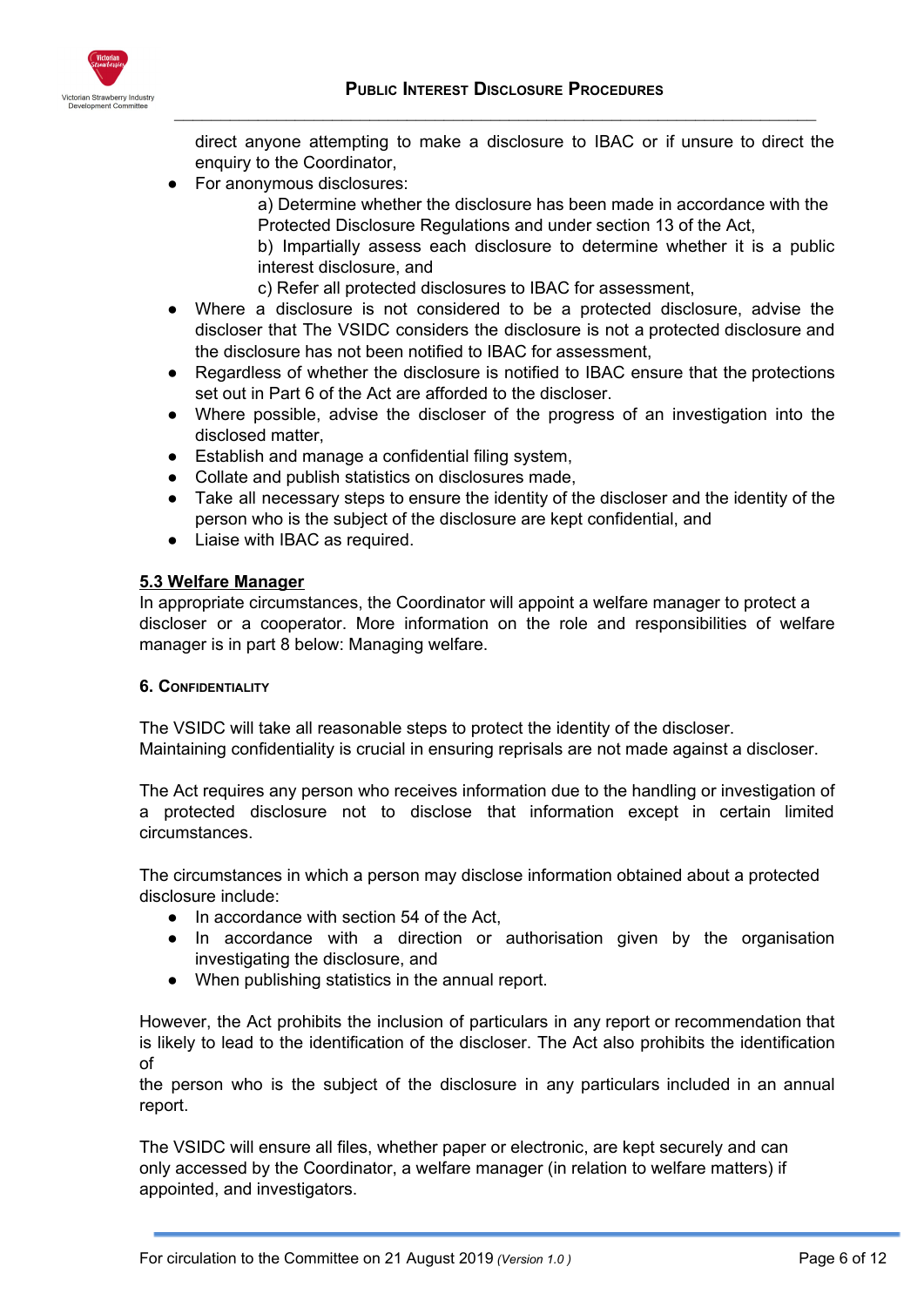

- All printed material will be kept in files that are clearly marked as a Public Interest Disclosure Act Matter, and warn of the criminal penalties that apply to any unauthorised divulging of information concerning a protected disclosure.
- All electronic files will be produced and stored on a stand-alone computer and be given password protection.
- Backup files will be kept on floppy disc.
- All materials relevant to an investigation, such as tapes from interviews, will also be stored securely with the relevant Public Interest Disclosure Act Matter files.

The *Public Interest Disclosures Act 2012* provides that information held in relation to protected

disclosures is not subject to the *Freedom of Information Act 1982*.

#### <span id="page-6-0"></span>**7. REGISTER AND REPORTING**

The Coordinator will establish a secure register to record statistical information required to be published in the annual report, and to generally keep account of the status of disclosures. The register will be confidential and will not record any information that may identify disclosers or others involved in the disclosure.

The register will contain:

- The number of enquiries received during a financial year about how to make a protected disclosure,
- The number and types of disclosures made during a financial year in relation to the VSIDC,
- The number of disclosures referred to IBAC for determination, and
- The number and types of matters referred to IBAC for investigation.

The Coordinator will ensure that the VSIDC's annual report includes information about how to access the VSIDC's Protected Disclosure policy and procedures and the number of disclosures notified to IBAC under section 21 (2) of the Act in the financial year.

#### <span id="page-6-1"></span>**8. MANAGING WELFARE**

## <span id="page-6-2"></span>**8.1 Commitment to protecting the welfare of disclosers and cooperators**

The VSIDC is committed to protecting the welfare of:

- Genuine disclosers,
- Cooperators (people who have cooperated or intend to cooperate with an investigation), and
- People who are the subject of a protected disclosure complaint against direct and indirect detrimental action taken either in reprisal for the making of protected disclosures or because a disclosure has been made about them.

The VSIDC is not able to receive disclosures so we will only be made aware that a person requires protection under the Act if we receive advice from IBAC or the Victorian Inspectorate or another organisation investigating a protected disclosure complaint.

Once The VSIDC has been made aware of the identity of a discloser, and any other relevant information about the protected disclosure, The VSIDC will keep all information it receives confidential, and will manage the welfare of any relevant persons in accordance with its obligations under the Act.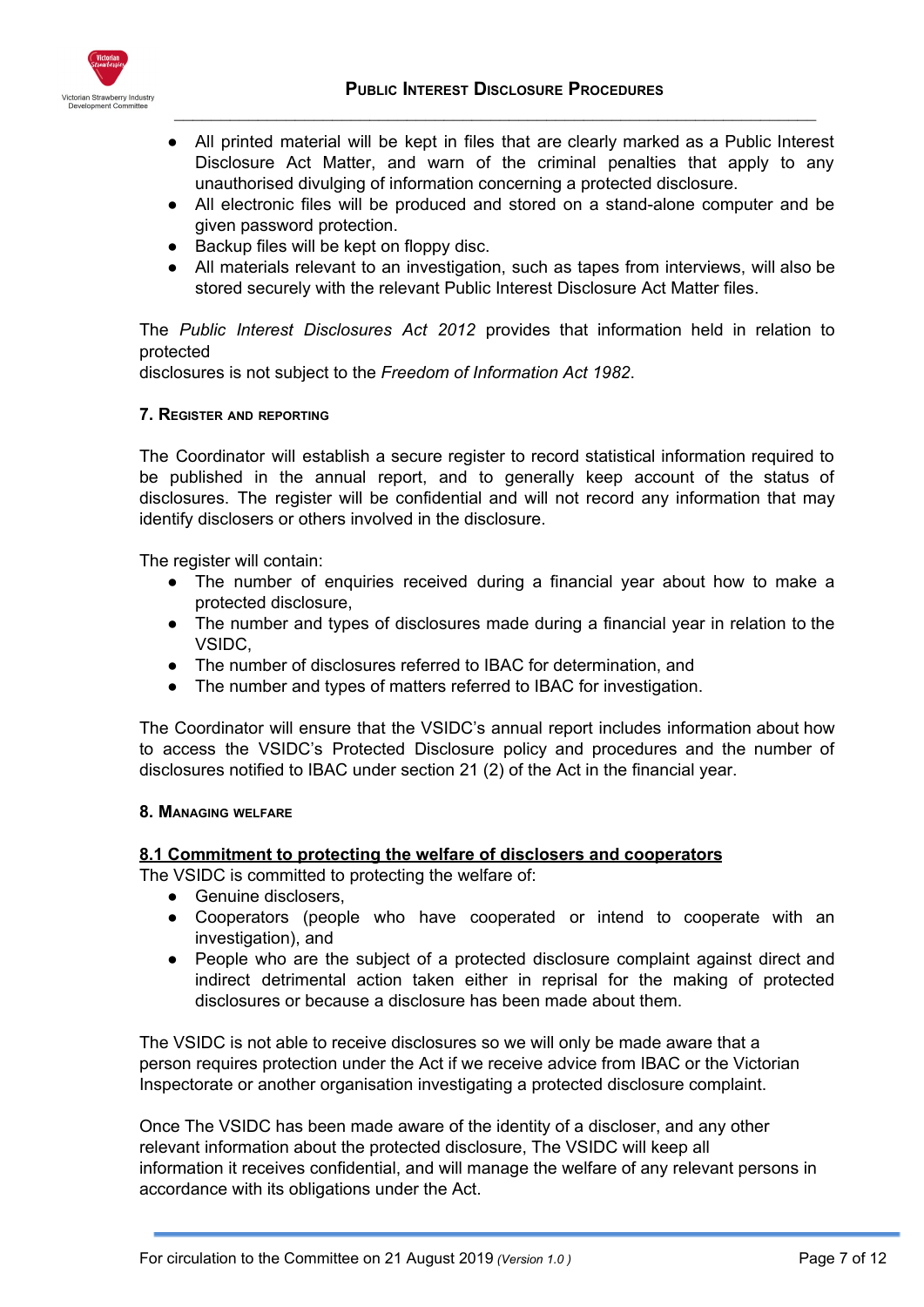

- If the discloser or cooperator is an employee, officer or member of the VSIDC, the VSIDC will ensure a supportive work environment and respond in accordance with these procedures and IBAC's guidelines to any reports of intimidation or harassment against the person.
- If the discloser or cooperator is not an employee, officer or member of the VSIDC, the Coordinator will take reasonable steps to provide appropriate support and discuss reasonable expectations with the person receiving welfare management in connection with a protected disclosure.

In supporting a discloser or cooperator the Coordinator will:

- Examine the immediate welfare and protection needs of a discloser who has made a disclosure and, where the discloser is an employee, seek to foster a supportive work environment,
- Advise the discloser of the legislative and administrative protections available to him or her,
- Listen and respond to any concerns of harassment, intimidation or victimisation in reprisal for making disclosure,
- Keep a contemporaneous record of all aspects of the case management of the discloser including all contact and follow-up action, and
- Ensure the expectations of the discloser are realistic.

Detrimental action includes:

- Causing injury, loss or damage,
- Intimidation or harassment, and
- Discrimination, disadvantage or adverse treatment in relation to a person's employment, career, profession, trade or business (including the taking of disciplinary action).

In appropriate circumstances, the Coordinator will appoint a welfare manager to protect a discloser or a cooperator.

In deciding whether to appoint a welfare manager, the Coordinator will take into consideration:

- Whether there are any real risks of detrimental action against the discloser or cooperator, taking into account their particular circumstances,
- Whether the VSIDC can take the discloser or cooperator seriously and treat them with respect,
- Whether the VSIDC will give the discloser or cooperator effective support, including keeping the discloser informed of the status of the disclosure (as far as the the VSIDC has been provided with such information by a relevant investigative organisation),
- Whether the VSIDC can protect the person from suffering repercussions, by dealing with the matter discreetly and confidentially, and responding swiftly and fairly to any allegations that the discloser or cooperator has in fact suffered retribution.

Normally a welfare manager will only be required if a protected disclosure complaint proceeds to investigation and the Coordinator believes that a welfare manager is required to ensure appropriate support.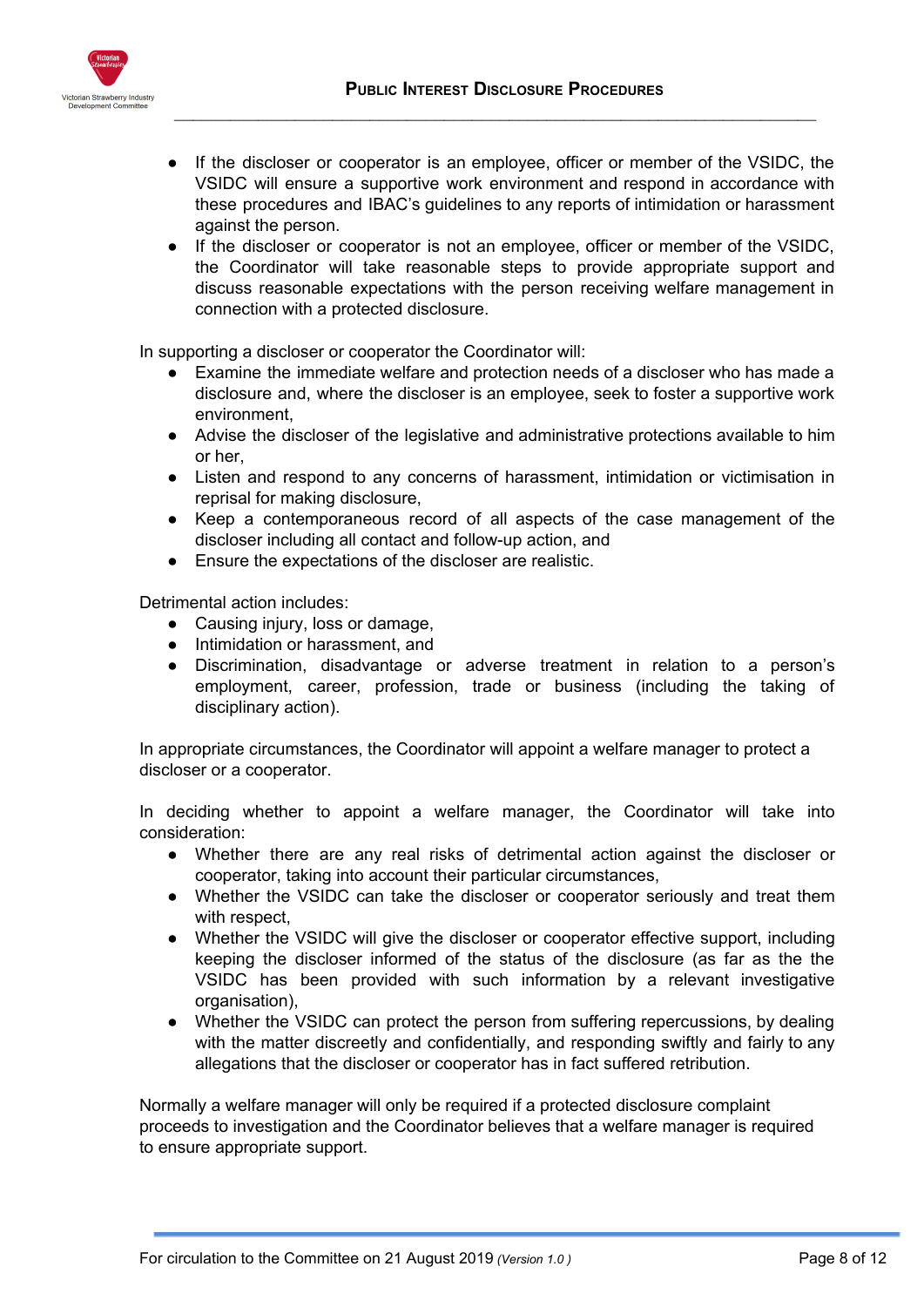

In addition to providing general support, the welfare manager will:

- Advise the discloser or cooperator of the available legislative and administrative protections , and give practical advice,
- Listen and respond to any concerns of harassment, intimidation or victimisation in reprisal for making a disclosure,
- Not divulge any details relating to the protected disclosure to any person other than the Coordinator,
- Ensure all meetings are conducted discreetly to protect the person from being identified as being involved in the protected disclosure, and
- Ensure the discloser's or cooperator's expectations are realistic and reasonable, and that they understand the limits of the support the VSIDC is able to reasonably provide in the particular circumstances, particularly where they are not the VSIDC employees, officers or members.

# <span id="page-8-0"></span>**8.2 Commitment to welfare of a person who has had a protected disclosure made against them**

The VSIDC will also meet the welfare needs of a person who is the subject of a protected disclosure.

Until a protected disclosure complaint is resolved, the information about the person and their conduct is only an allegation.

The Coordinator will make a decision about whether or when the subject of a disclosure will be informed about a protected disclosure involving an allegation made against him or her.

It is possible that the subject of the disclosure may never be told about the disclosure if it is not determined to be a protected disclosure complaint, or if a decision is made to dismiss the disclosure. It may depend on the stage at which the relevant investigative organisation actually informs the VSIDC of the identity of the subject of a disclosure.

The Act limits the disclosure of information about the content of an assessable disclosure and the identity of the discloser to certain specified circumstances set out in Part 7 of the Act. The VSIDC may give information about the disclosure to the subject of the disclosure if it is:

- Directed or authorised to do so by the organisation investigating the protected disclosure complaint, or
- Required for the purpose of taking action with respect to the alleged conduct, including disciplinary action.

Investigative organisations may inform the subject of the protected disclosure complaint in the course of their investigation for the purposes of conducting that investigation, or any actions that they propose to take as a result of the investigation.

If a person is made aware that they are the subject of a disclosure, the Coordinator will consider the matter on a case by case basis, taking into account the information provided by the investigative organisation and the person's particular circumstances.

The Coordinator:

● May at their discretion appoint a welfare manager to support the person,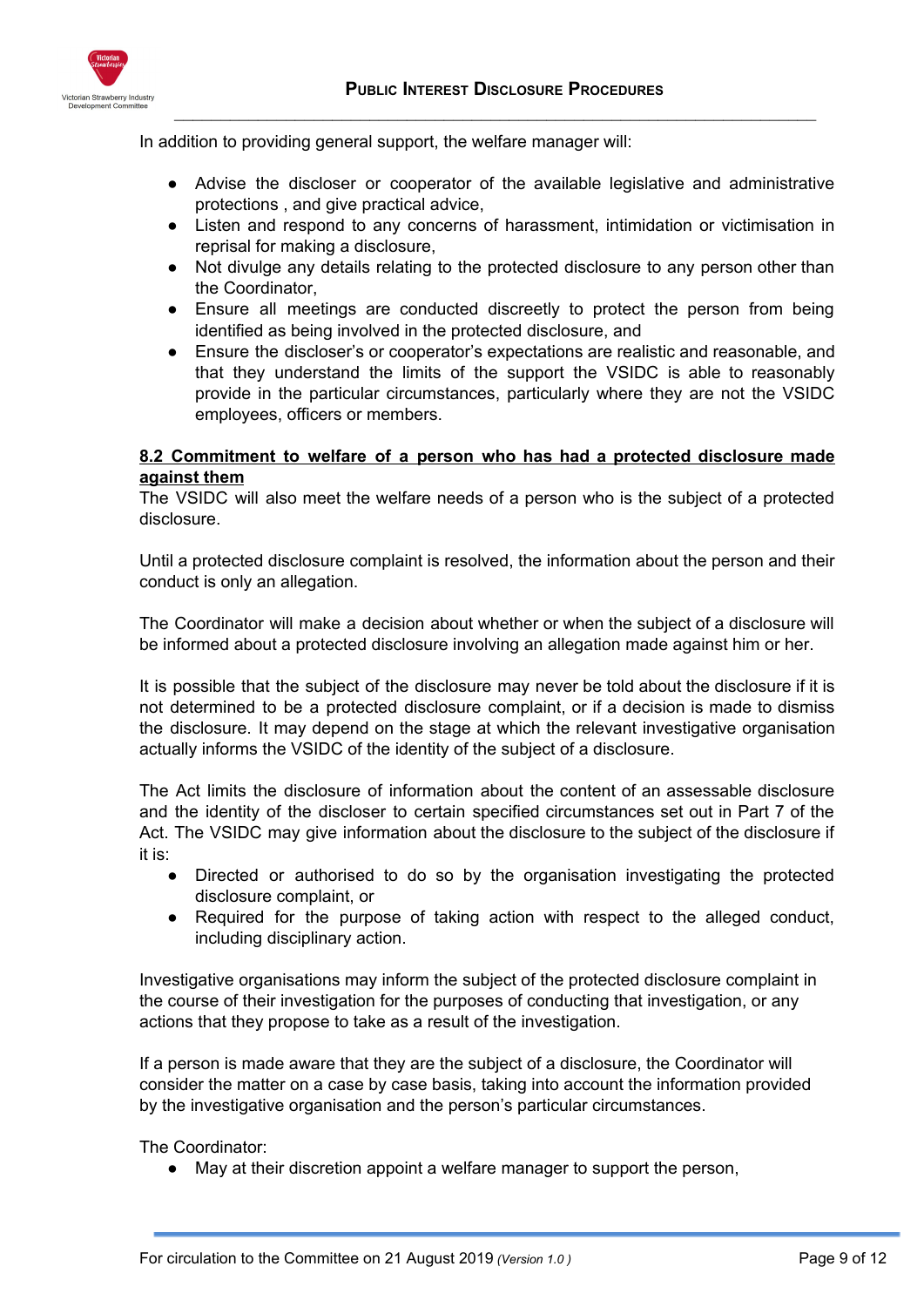

Will regardless provide general support and advice to the person, particularly in relation to their rights and obligations under the Act, these procedures, and any other relevant law or code of conduct.

The VSIDC is committed to the protection of disclosers against detrimental action taken in reprisal for the making of protected disclosures. The Coordinator is responsible for ensuring disclosers are protected from direct and indirect detrimental action, and that the culture of the workplace is supportive of protected disclosures being made.

## <span id="page-9-0"></span>**8.3 If detrimental action occurs**

The VSIDC will also meet the welfare needs of a person who is the subject of a protected disclosure.

If a discloser or cooperator reports an incident of harassment, discrimination or adverse treatment that would amount to detrimental action taken in reprisal for the making of the disclosure, the protected disclosure Coordinator will:

- Record details of the incident:
- Advise the discloser of his or her rights under the Act; and
- Advise the managing director of the detrimental action.

The taking of detrimental action in reprisal for the making of a disclosure can be an offence against the Act as well as grounds for making a further disclosure.

Where the detrimental action is of a serious nature likely to amount to a criminal offence, the VSIDC will consider reporting the matter to the police or IBAC.

#### <span id="page-9-1"></span>**9. FURTHER INFORMATION**

For further information on protected disclosures, see IBAC's Guidelines for making and handling protected disclosures and Guidelines for protected disclosure welfare management, both available on the IBAC website: [www.ibac.vic.gov.au](http://www.ibac.vic.gov.au/).

#### <span id="page-9-2"></span>**10. REVIEW**

This policy and set of procedures will be reviewed annually to ensure it meets the objectives of the Act and accords with IBAC's guidelines.

#### <span id="page-9-3"></span>**11. TERMS USED IN THIS POLICY AND PROCEDURES**

| PID Act           | <b>Public Interest Disclosures Act 2012</b>                                                                          |
|-------------------|----------------------------------------------------------------------------------------------------------------------|
| Coordinator       | <b>Protected Disclosure Coordinator</b>                                                                              |
| <b>Discloser</b>  | person who (purports to) make(s) a<br>A<br>complaint, allegation or disclosure<br>(however described) under the Act. |
| <b>Disclosure</b> | Any complaint, concern, matter, allegation<br>disclosure (however described)<br>or                                   |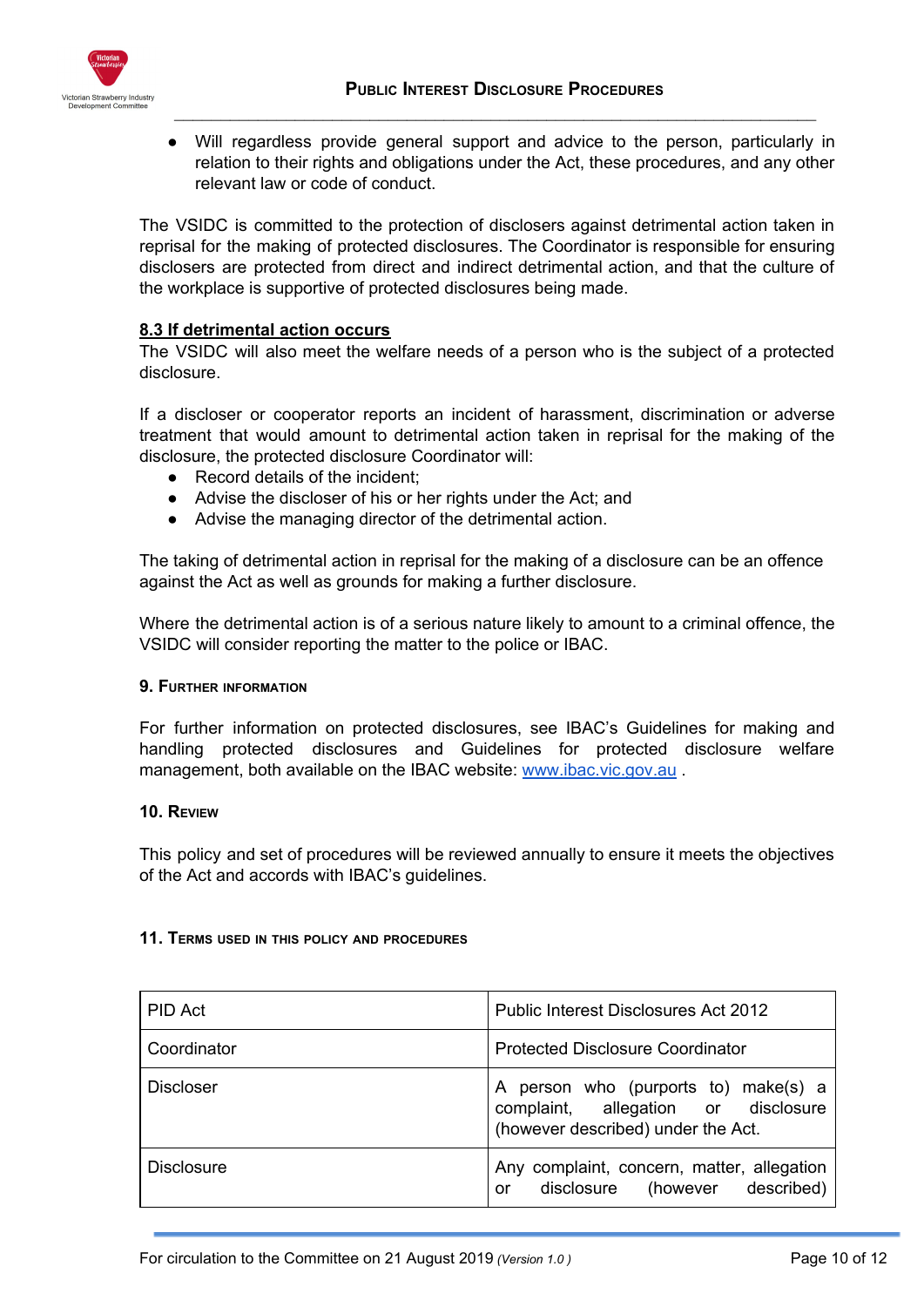

|                                | purported to be made in accordance with<br>Part 2 of the Act.                                                                                                                                                         |
|--------------------------------|-----------------------------------------------------------------------------------------------------------------------------------------------------------------------------------------------------------------------|
| Guidelines                     | The Guidelines published by IBAC under s<br>57 of the Act and available on the IBAC<br>website                                                                                                                        |
| <b>IBAC</b>                    | Independent Broad-based Anti-corruption<br>Commission.                                                                                                                                                                |
| <b>IBAC Act</b>                | Independent Broad-based Anti-corruption<br>Commission Act 2011.                                                                                                                                                       |
| Investigative organisation     | Any one of the four bodies authorised to<br>investigate<br>protected<br>disclosure<br>a<br>complaint, being the IBAC, the Victorian<br>Ombudsman, the Chief Commissioner of<br>Police and the Victorian Inspectorate. |
| Procedures                     | This version of the procedures of the<br>VSIDC, as established under s 58 of the<br>Act.                                                                                                                              |
| <b>Protected discloser</b>     | A person who makes a disclosure of<br>improper conduct or detrimental action in<br>accordance with the requirements of Part 2<br>of the Act.                                                                          |
| Protected disclosure           | Any complaint, concern, matter, allegation<br>or<br>disclosure (however described) made in<br>accordance with Part 2 of the PID Act.                                                                                  |
| Protected disclosure complaint | A protected disclosure which has been<br>determined and assessed by the IBAC to<br>be a protected disclosure complaint under s<br>26 of the Act.                                                                      |
| Regulations                    | Protected Disclosure Regulations 2013                                                                                                                                                                                 |